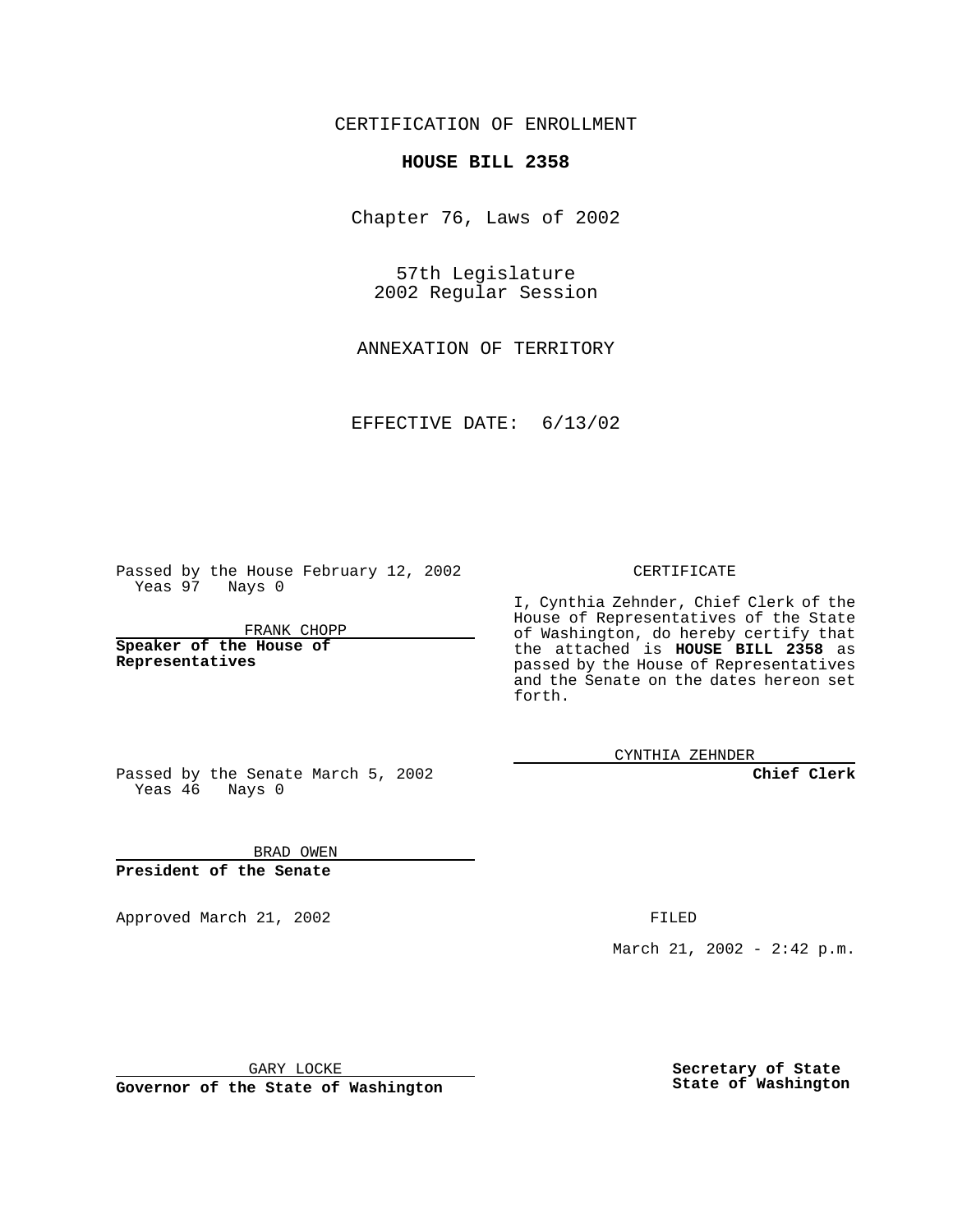## **HOUSE BILL 2358** \_\_\_\_\_\_\_\_\_\_\_\_\_\_\_\_\_\_\_\_\_\_\_\_\_\_\_\_\_\_\_\_\_\_\_\_\_\_\_\_\_\_\_\_\_\_\_

\_\_\_\_\_\_\_\_\_\_\_\_\_\_\_\_\_\_\_\_\_\_\_\_\_\_\_\_\_\_\_\_\_\_\_\_\_\_\_\_\_\_\_\_\_\_\_

Passed Legislature - 2002 Regular Session

## **State of Washington 57th Legislature 2002 Regular Session**

**By** Representatives Upthegrove and Schual-Berke

Read first time 01/15/2002. Referred to Committee on Local Government & Housing.

1 AN ACT Relating to annexation of unincorporated territory with 2 boundaries contiguous to two municipal corporations; and amending RCW 3 57.24.210.

4 BE IT ENACTED BY THE LEGISLATURE OF THE STATE OF WASHINGTON:

5 **Sec. 1.** RCW 57.24.210 and 1996 c 230 s 912 are each amended to 6 read as follows:

 When there is unincorporated territory containing less than one hundred acres and having at least eighty percent of the boundaries of 9 such area contiguous to two municipal corporations providing either 10 water or sewer service, one of which is a water-sewer district, the legislative authority of either of the contiguous municipal corporations may resolve to annex such territory to that municipal corporation, provided a majority of the legislative authority of the other contiguous municipal corporation concurs. In such event, the municipal corporation resolving to annex such territory may proceed to effect the annexation by complying with RCW 57.24.170 through 57.24.190. For purposes of this section, "municipal corporation" means a water-sewer district, city, or town.